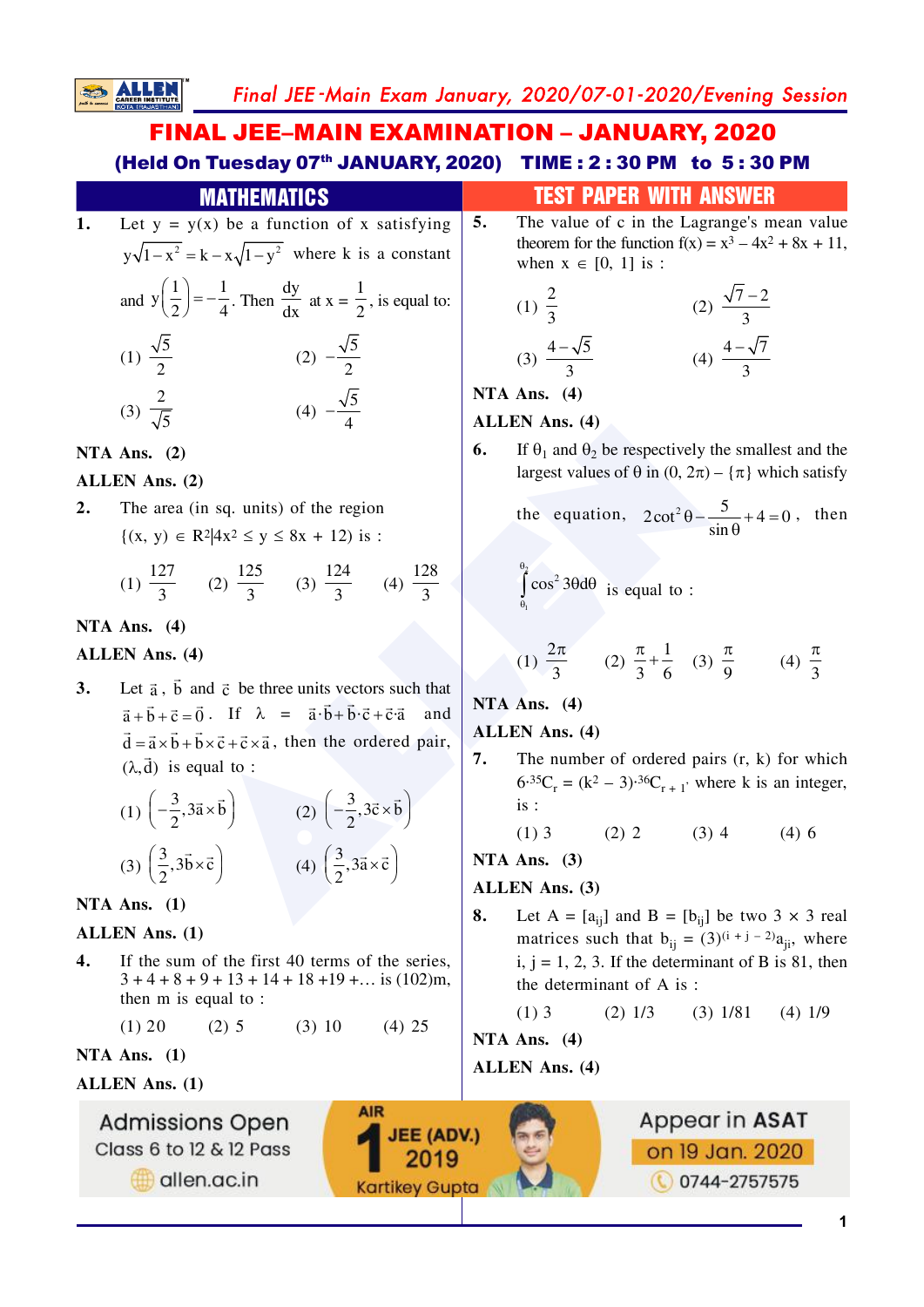# Final JEE-Main Exam January, 2020/07-01-2020/Evening Session



- Let  $a_1, a_2, a_3,...$  be a G.P. such that  $a_1 < 0$ ,  $9.$  $14.$ Let  $\alpha$  and  $\beta$  be the roots of the equation  $a_1 + a_2 = 4$  and  $a_3 + a_4 = 16$ . If  $\sum_{i=1}^{9} a_i = 4\lambda$ , then  $true$ ?  $\lambda$  is equal to : (1)  $-171$  (2) 171 (3)  $\frac{511}{2}$  (4)  $-513$ NTA Ans.  $(1)$ **ALLEN Ans.** (1) Let A, B, C and D be four non-empty sets. 10. The contrapositive statement of "If  $A \subseteq B$  and  $B \subseteq D$ , then  $A \subseteq C''$  is : (1) If  $A \subseteq C$ , then  $B \subset A$  or  $D \subset B$  $15.$ (2) If  $A \not\subset C$ , then  $A \not\subseteq B$  or  $B \not\subseteq D$ (3) If  $A \not\subset C$ , then  $A \subset B$  and  $B \subset D$ (4) If  $A \not\subset C$ , then  $A \not\subset B$  and  $B \subseteq D$ NTA Ans.  $(2)$ ALLEN Ans. (2) If  $3x + 4y = 12\sqrt{2}$  is a tangent to the ellipse  $11.$  $\frac{x^2}{2} + \frac{y^2}{2} = 1$  for some  $a \in R$ , then the distance between the foci of the ellipse is : (2)  $2\sqrt{7}$  (3)  $2\sqrt{5}$  (4)  $2\sqrt{2}$  $(1)$  4 NTA Ans.  $(2)$ **ALLEN** Ans. (2) The value of  $\alpha$  for which  $4\alpha \int_{0}^{\infty} e^{-\alpha |x|} dx = 5$ , is :  $12.$  $(1) \log_e \left(\frac{3}{2}\right)$ (2)  $\log_e \left( \frac{4}{3} \right)$ (4)  $\log_e \sqrt{2}$  $(3) \log_e 2$ differential NTA Ans.  $(3)$ ALLEN Ans. (3) The coefficient of  $x^7$  in the expression 13.  $(1 + x)^{10} + x (1 + x)^9 + x^2 (1 + x)^8 + ... + x^{10}$  is :  $(2)$  330  $(3)$  210  $(4)$  420  $(1) 120$ NTA Ans.  $(2)$ **ALLEN Ans. (2) AIR Admissions Open JEE** (Main) Class 6 to 12 & 12 Pass 2019 dlen.ac.in **Kevin Martin** 
	- $x^{2} x 1 = 0$ . If  $p_{k} = (\alpha)^{k} + (\beta)^{k}$ ,  $k \ge 1$ , then which one of the following statements is not (1)  $(p_1 + p_2 + p_3 + p_4 + p_5) = 26$  $(2)$   $p_5 = 11$ (3)  $p_3 = p_5 - p_4$ (4)  $p_5 = p_2 \cdot p_3$ NTA Ans.  $(4)$ **ALLEN** Ans. (4) The locus of the mid-points of the perpendiculars drawn from points on the line,  $x = 2y$  to the line  $x = y$  is : (1)  $2x - 3y = 0$  (2)  $7x - 5y = 0$ (3)  $5x - 7y = 0$  <br> (4)  $3x - 2y = 0$ NTA Ans.  $(3)$ **ALLEN** Ans. (3)
	- 16. If  $\frac{3 + i \sin \theta}{4 i \cos \theta}$ ,  $\theta \in [0, 2\pi]$ , is a real number, then

an argument of  $sin\theta$  +  $icos\theta$  is :

(1) 
$$
-\tan^{-1}\left(\frac{3}{4}\right)
$$
 (2)  $\tan^{-1}\left(\frac{4}{3}\right)$ 

3) 
$$
\pi - \tan^{-1}\left(\frac{4}{3}\right)
$$
 (4)  $\pi - \tan^{-1}\left(\frac{3}{4}\right)$ 

NTA Ans.  $(3)$ 

**ALLEN Ans. (3)** 

17. Let  $y = y(x)$  be the solution curve of the

equation, 
$$
(y^2 - x) \frac{dy}{dx} = 1
$$
,

satisfying  $y(0) = 1$ . This curve intersects the x-axis at a point whose abscissa is :

$$
(1) 2 + e \t(2) 2 \t(3) 2 - e \t(4) - e
$$

NTA Ans.  $(3)$ ALLEN Ans. (3)

> Appear in ASAT on 19 Jan. 2020 **0744-2757575**

 $\overline{2}$